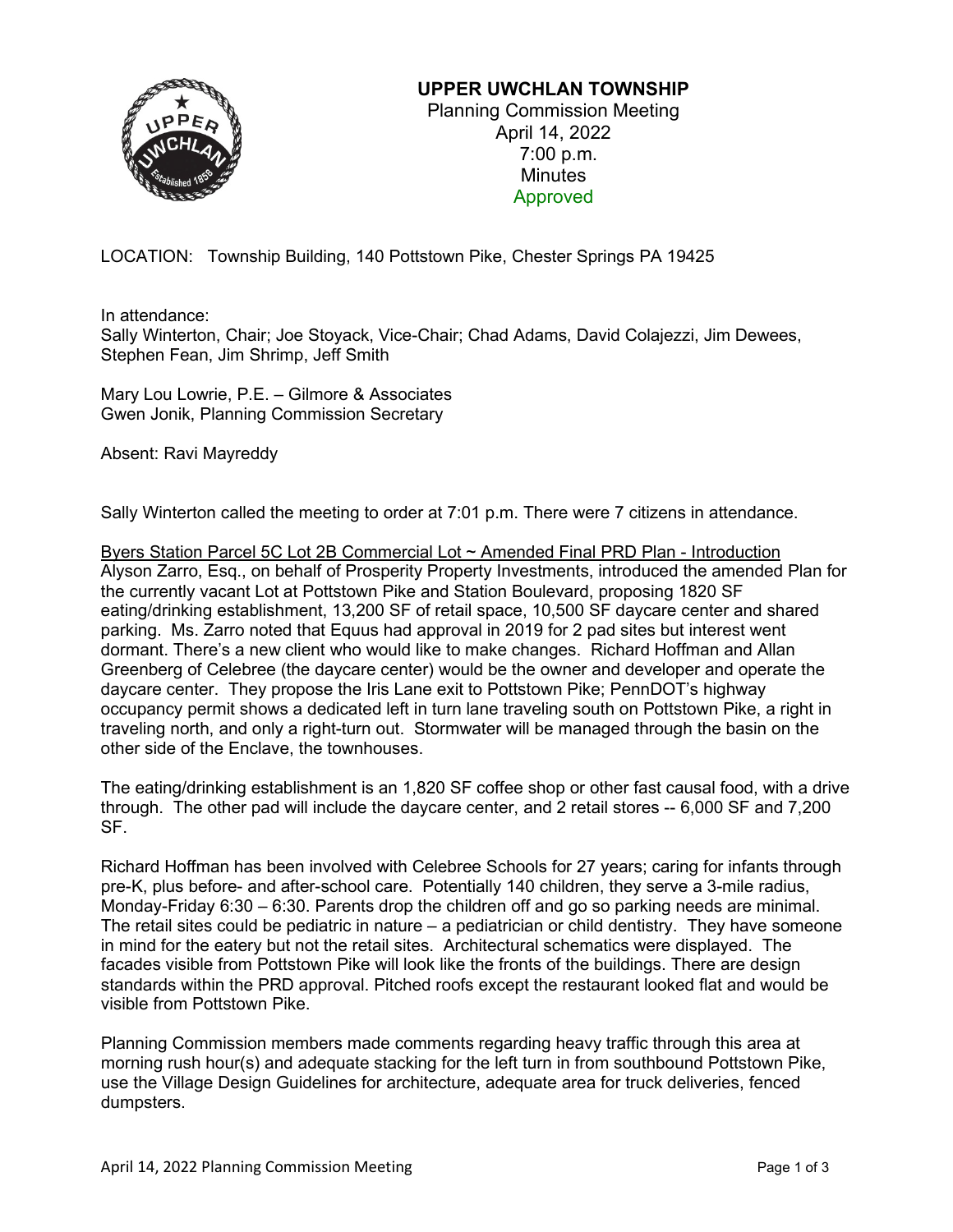Jeff Smith moved to accept the plans for consultants' review. Chad Adams noted they need to provide the maximum size truck that can move through the site. Following a second by Joe Stoyack, the motion carried unanimously.

## Natural Lands Trust – Shryock Subdivision/Lot Line Change

Jack Stefferud of Natural Lands Trust (NLT) and Brian Nagel, Esq., landowners counsel and assisting NLT, were in attendance. Mr. Stefferud presented NLT's plan to purchase 2.7 acres of Shryock property, which includes the County's Struble Trail easement and the Dorlan's Mill miller's house, which is collapsing. The Struble Trail extension will connect with Marsh Creek State Park. The edge of the acreage will be the edge of the Struble Trail, and the State will then own the parcels. There is a pre-existing utility easement. The Township Zoning Hearing Board granted variances April 13, 2022. Several waivers are requested; the consultants had no objection to most, but the waiver from the historic impact statement was deferred to the Township Historical Commission (HC). The HC does not want the Board of Supervisors to waive the Applicant providing the impact statements and would like to see the miller's house, or a portion thereof, preserved in some manner. They suggested a number of options and asked that experts in the field take a look at the condition of the house prior to consideration by the Board. Mr. Nagle distributed a letter from Skip Brion, Esq., counsel for the County, and summarized it as follows: that the County has worked for 15 years to connect the Struble Trail to the Park; this parcel is the last gap; the County would like to construct the trail this year; the County supports the zoning variances and the approval of the lot line change; and it is hoped that the Township will waive the historic impact statements and allow the miller's house to be demolished and a plaque constructed detailing the history of the house.

Discussion included: the letter says the State won't take the parcel if the house remains and NLT is not interested in the parcel then; Shryock owns the property and didn't improve the house over the last 15 years; perhaps the foundation or footprint of the house could be preserved; a plaque can be erected; demolition would include removing the roof, the structure would be collapsed into the basement, and there will be enough rubble to fill the basement as well as spreading some of it up the hillside; NLT doesn't have the funds to do more than that; several members would like to see at least the foundation remaining; some members think the house has lost all the historic significance; the trail is more important; have an artist create a rendering of the mill and house for the plaque; researching grants for preservation would add years to the project, with the house further deteriorating; adaptive reuse of the structure is not feasible; if the HC makes recommendations, the Board should follow; the Board could decide to spend the money to buy the property and restore the house but there's not enough safe structure left - it'd have to be knocked down and rebuilt; perhaps the Board should consider dedicated funding for open space or historic preservation; investigate the cost to leave the foundation walls or footprint preserved.

The waiver regarding the 50' ultimate right of way was discussed. Mr. Nagle noted it's a State road, there's not enough room for that and it's not necessary. PennDOT approved the trail crossing without requiring the road be widened.

Chad Adams moved to recommend approval of the lot line change, granting of the waivers and that the applicant should construct an historical marker on the site to be reviewed with the Historical Commission. Jim Dewees seconded, and the motion carried with seven (7) in favor and one (1) abstention (Stoyack).

## Approval of Minutes

Joe Stoyack moved, seconded by Jeff Smith, to approve as presented the minutes of the March 10, 2022 Planning Commission meeting. The motion carried unanimously.

## Open Session